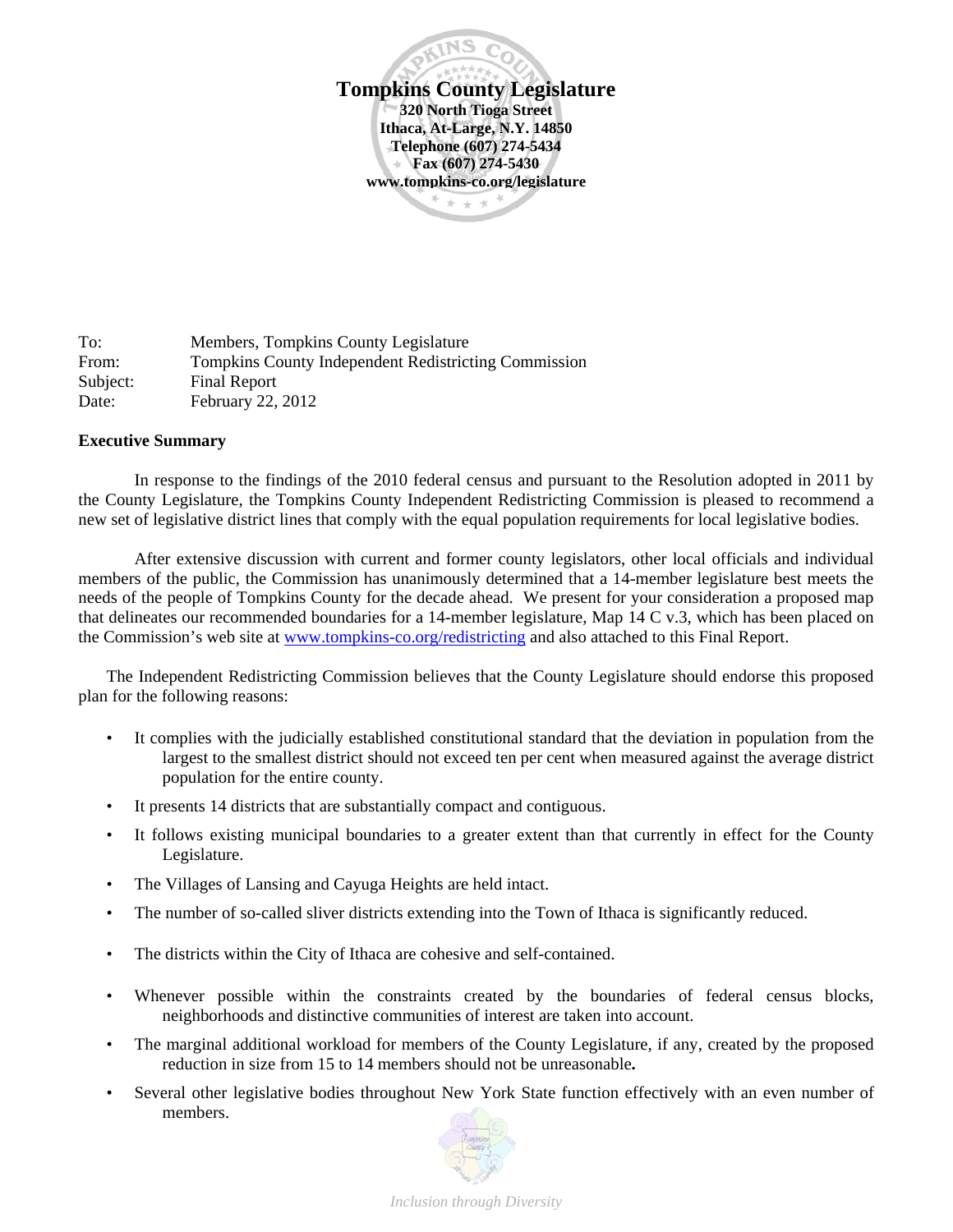## **Introduction**

The Independent Redistricting Commission appointed by the County Legislature has now held fifteen meetings since our first session on June 27, 2011. Our meetings have been announced in advance and have been open to the public. To encourage input from throughout the county, we have held public hearings in the Enfield Town Court, the Varna Community Center, and the Common Council Chamber of the City of Ithaca, as well as meetings in several Tompkins County facilities. We appreciate the many county officials, members of the County Legislature, supervisors, members of several town boards and the Common Council of the City of Ithaca, village trustees, and individual county residents who have attended our meetings and shared with us their views and recommendations. We have also received written comments from individuals who were unable to attend our meetings as well as from one county resident who appeared in person. All have been helpful to our work. Once we had identified an initial preferred scenario, we sought additional public comment through two public hearings, the first held at the Dryden Town Hall on January 31, 2012, and the second at the Tompkins County Public Library on February 9, 2012. Both hearings were well publicized in advance, and the Commission greatly appreciates the comments that it received at both sessions.

We particularly appreciate the professional and technical support provided by the county staff members who have been made available to the Commission. Greg Potter, the Director of Information Services, has served as our key technical support staff. He and his colleagues in the Office of Information Services, particularly Svetla Borovska, generated more than twenty-eight alternative scenarios for the Commission's consideration throughout the course of our work, always keeping in mind the criteria established for the Commission by the legal and policy standards set forth in the County Legislature's initial charge to the Commission. Karen Fuller, the Deputy Clerk of the Tompkins County Legislature, has provided the Commission with formidable administrative skill, making arrangements for our meetings, developing detailed minutes of our proceedings and working with other County offices to facilitate our work. We would also note our appreciation for the work of Marcia Lynch, the County Public Information Officer, who has issued detailed and timely notices and reports of our meetings and public hearings, thereby contributing greatly to the transparency of our work for the public.

#### **Charge to the Commission**

As we noted in our Interim Report, submitted to the County Legislature on November 21, 2011, our deliberations have been guided in large measure by the detailed "Charge to the Commission" contained in the April 5, 2011 Memorandum from the Legislature's Government Operations Committee. That document laid out several key factors to consider in developing our recommendations:

Minimization of population variance among districts;

Compactness of districts;

Practicable consistency with existing municipal boundaries and neighborhoods within Tompkins County;

Balance and reasonableness of representation for the diversity of citizens residing in all parts of the County.

In addition, the comments and recommendations received by the Commission have caused us to keep in mind a number of other considerations such as keeping intact, if possible the boundaries of villages contained within a county legislative district, minimizing the use of "sliver election districts," reducing potential expenses for the Board of Elections as a result of proposed boundaries, and sensitivity to the workload of county legislators as they perform their policy-making and oversight responsibilities.

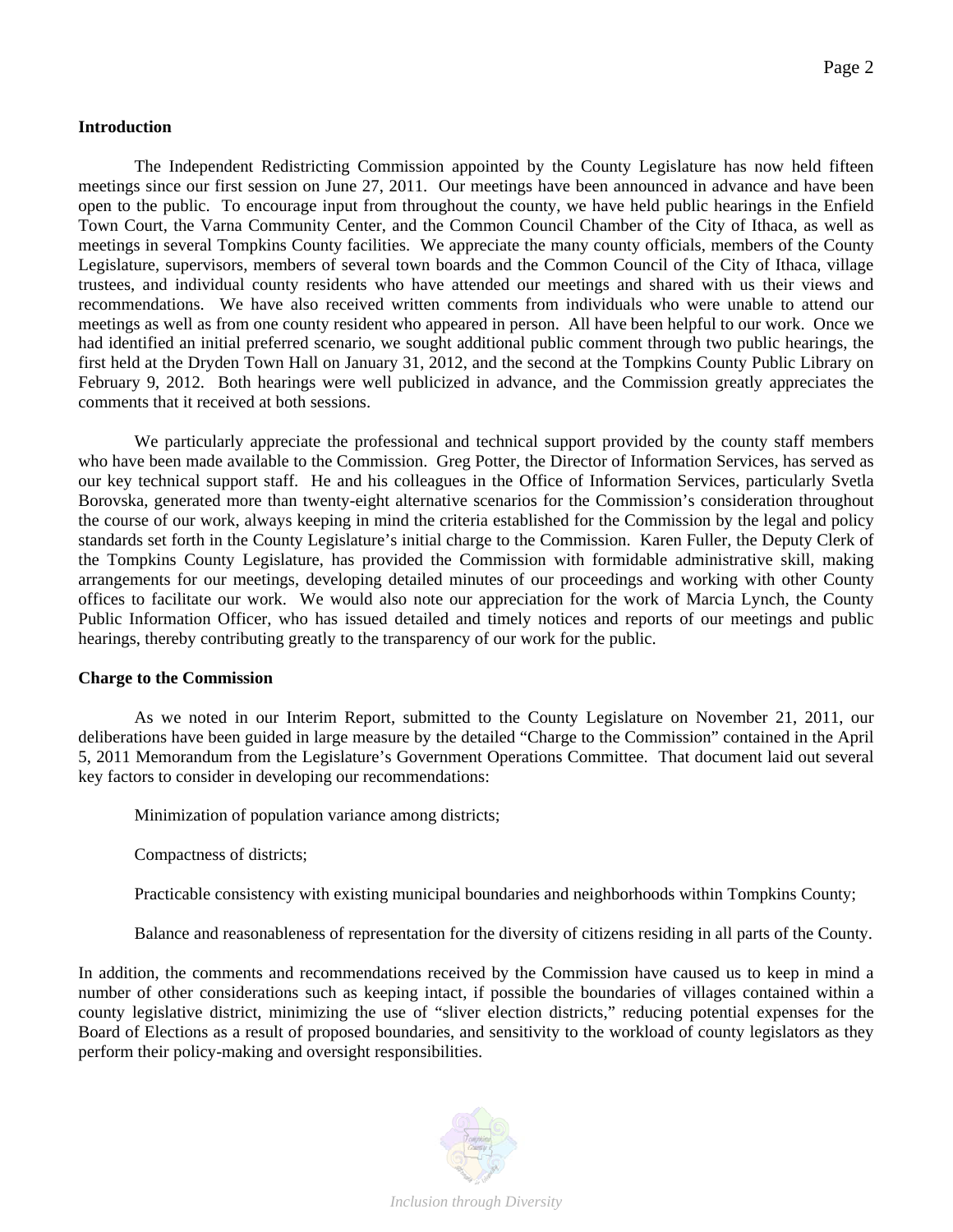The Commission wishes to emphasize that at no time in its deliberations has there been any reference to the possible implication of any of our alternative scenarios for either incumbent legislators or potential candidates for legislative office. Nor has there been any discussion of the potential political impact of changes in the number of legislative districts and their respective boundaries for any political party, municipality or group of residents.

The Legislature's charge to the Commission notes that the County Charter allows for a county legislature that may range in size from 11 to 19 members. Several individuals who appeared before the Commission suggested that the County Legislature could function effectively with a slightly smaller number of representatives, while others expressed concern that the existing workload of the current 15 members is such that any diminution of their membership could result in an undesirable burden on the legislators in a smaller body. Similarly, the Commission received comments on the question of whether an even-numbered legislature would be prone to legislative or organizational deadlock.

#### **Commission Deliberations**

With all of these factors in mind, the Commission requested its staff to prepare an array of alternative maps, with a membership of the county legislature ranging from 13 to 17 and a population deviation for each map not to exceed 10% when adding the deviation from the average for the smallest population district to that of the largest population district. (For example, from an equal population perspective an acceptable map would permit a deviation from the average of +7.0% for the largest district and -3.0% for the smallest.) All of the maps under consideration by the Commission have been posted on the Commission's web site, www.tompkinsco.org/redistricting and are available for public inspection. Each of these alternative configurations has been examined in detail, with some scenarios deemed more attractive than others when evaluated in light of the criteria that have been established.

 At the Commission's meeting on November 1, we determined that four of the maps then before us should be given further detailed attention. These were maps 15-A-v.1, 14-A-v.1, 13-A-v.1 and 13-D-v.1. The Commission believed that these scenarios best met the criteria in relation to the area of the county outside the City of Ithaca. We initially focused our attention on a map that would preserve the current 15-member status of the Legislature. After extensive discussion an alternative to map  $15 \text{ A}$  v.1, map  $15 \text{ A}$  v.3, was determined by the Commission as the best fit for a scenario that retained the current number of legislators at 15 and made the least amount of change to the current legislative boundaries. However, that alternative continued to have a significant number of so-called sliver districts extending into the Town of Ithaca and did not keep the Village of Cayuga Heights intact.

For these and other reasons, the Commission decided at its November 16 meeting to drop the 15-district scenario from our list of preferred alternatives, recognizing that it could be restored later in our proceedings. The option of a 17-member legislature was carefully considered in view of its potential for five self-contained districts within the City of Ithaca, but it was dropped from further consideration due to the many difficulties it presented for drawing boundaries in the rest of the County. The remaining maps reduced the number of legislative districts to either 13 or 14, with all village lines intact and all districts within the City of Ithaca self-contained.

At our meeting on December 15, we were joined by the chair of the City of Ithaca Redistricting Committee, Thomas Frank, and the technical support staff for the City committee, Ruth Aslanis, the City's GIS Administrator. The City Committee, which is charged with making recommendations to the Ithaca Common Council concerning its size and boundaries, began its deliberations significantly later in the process than the County Independent Redistricting Commission. Mr. Frank reported that as of December 15, the City Committee had not reached any consensus on these matters, but he did share with the Commission several alternative 4-ward maps under consideration by the Committee. After further discussion, the Commission determined to eliminate the 13-member alternative from the list of preferences in light of difficulties it presented for districts outside the City. We decided to focus our attention on a 14-member scenario, with three alternative configurations of county legislative districts within the City of Ithaca, utilizing the draft maps that were at that point under review by the City of Ithaca Redistricting Committee.

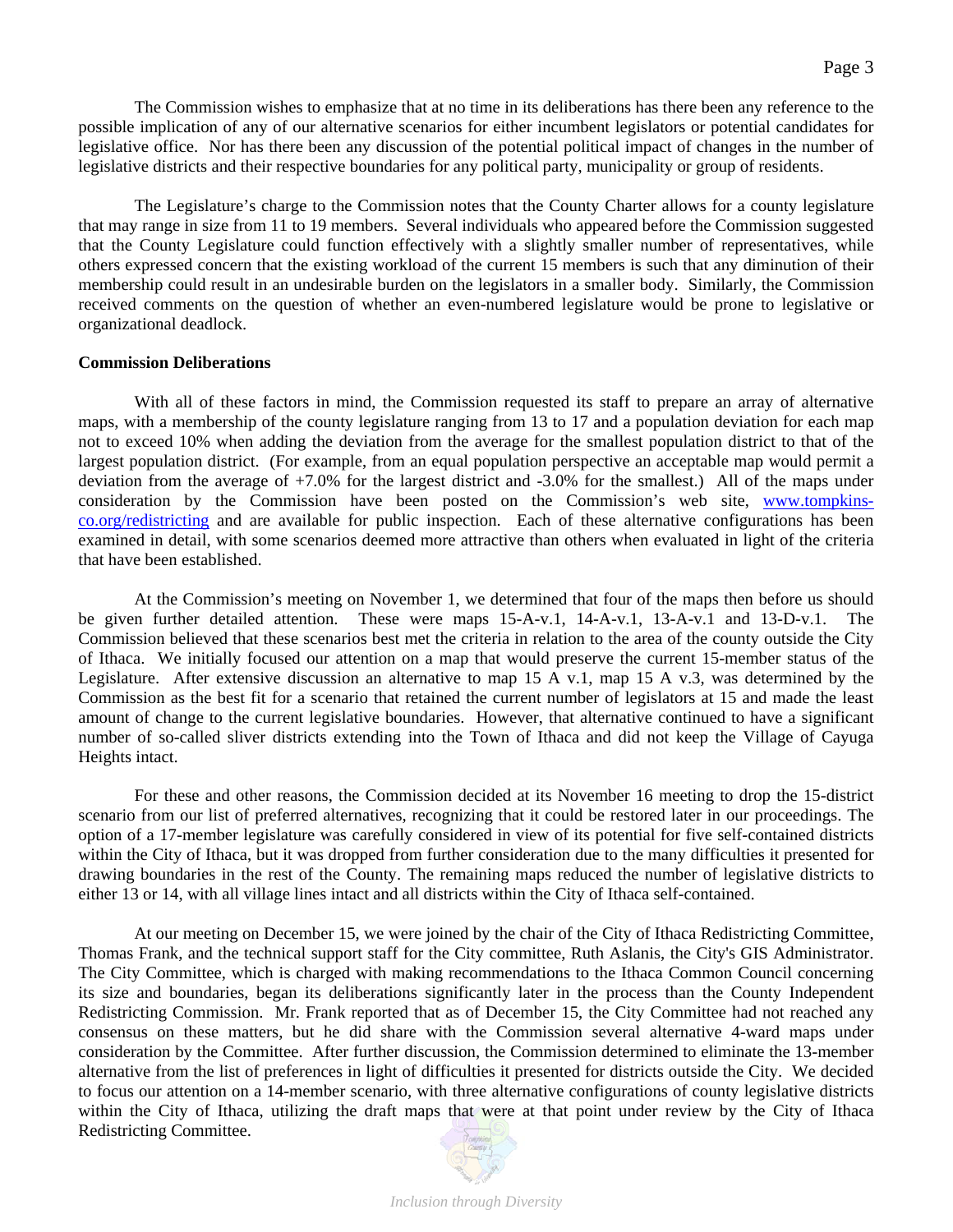In arriving at our recommendation that a 14-legislative-member redistricting plan most adequately meets all of the factors identified in both the Charge to the Commission and the statements we have received from members of the public, we recognize that some of the changes contained in this report may be difficult. We greatly respect the diligence and hard work provided the residents of Tompkins County by all members of the Legislature. Their collective record of constituent service, legislative oversight and policy direction has been frequently commended by professional organizations and their peers across New York State. Carrying out these responsibilities with one fewer member of the Legislature may be a challenge, but the Commission believes that it can be accomplished without undue disruption.

As for the matter of having an even-number of members in the County Legislature under our proposed plan, we do not believe that this configuration will result in endless tie votes precluding necessary action on matters of public policy. We note that an absolute majority of the membership is required to adopt any local law or resolution, and as a result eight votes will continue to be required for passage, as they are today. We have been informed that the Legislature has frequently been required to operate with less than its full complement of members as a result of absences due to illness, vacations and other factors, and this does not appear to have created major impediments for the proper discharge of the Legislature's duties. Staff to the commission explored this concern and found that there were a number of functioning even-numbered legislative bodies among the 57 counties in New York State.

# **Public Hearings on a Draft Plan**

 When the Commission next met on January 15, 2012, we were pleased to learn that the 14-member scenario reflected in the map under consideration at that time received strong support from the Commissioners of the Board of Elections. They reported their assessment that the boundary lines under consideration could be implemented without undue difficulty and that in many instances they provided improved situations for the voting public. The Commission had hoped to receive further input at this time from the City Redistricting Committee, but as it turned out that body did not meet throughout the month of January.

Without presuming to make final decisions concerning the legislative districts within the City of Ithaca in the absence of recommendations from the City Committee, but nonetheless mindful of the March 1 deadline for submission of a final report from the Commission to the County Legislature, the Commission determined to hold two public hearings on a draft proposal. The Commission's objective was to solicit public opinion from residents throughout the county on a single preferred alternative, believing that this approach would best afford the public an opportunity to focus on a specific recommendation. The map designated as 14 C v.1 was published on the Commission's web site and widely disseminated to the media as the focus of attention at the public hearings.

 The first public hearing was held at the Dryden Town Hall on January 31 and the second took place at the Tompkins County Public Library on February 9. At both sessions the Commission received comments from county legislators, town supervisors and members of the public. Once again, conflicting viewpoints were voiced by some members of the County Legislature concerning the proposed reduction in size from 15 to 14 members. Some expressed concern about the implications of such a change on the workload of individual members, while others expressed the view that the proposed change would have little or no impact on the operations of the Legislature. The supervisors of the Towns of Ithaca, Dryden and Caroline all expressed support for the proposal.

Detailed suggestions concerning particular boundaries were raised by individual citizens and members of both the Commission and the City Committee, but these suggestions did not touch upon the proposed size of the County Legislature. One local resident suggested that a single, at-large member of the Legislature be elected county-wide in addition to the 14 members proposed under the Commission's preferred plan. The Commission agreed to review all comments made at the two public hearings at our next meeting on February 16, at which time we hoped to have further input from the City Redistricting Committee on the status of its work.

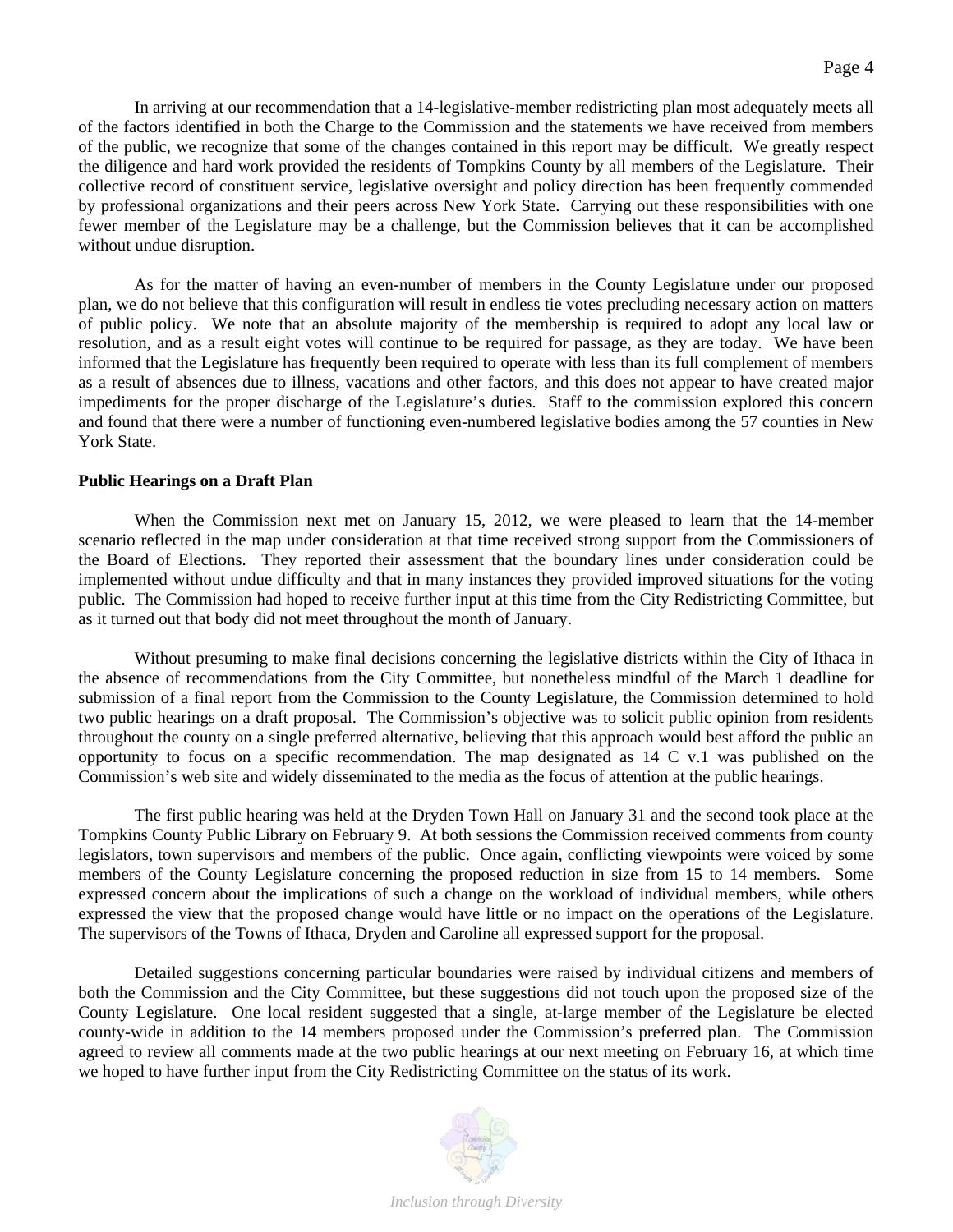## **Reaching a Conclusion**

 The City Redistricting Committee met on February 8 and February 15, with the objective of narrowing the number of alternative maps under consideration for City wards. Without making any determination as to the relative desirability of a 5-ward versus a 4-ward recommendation, the City Committee narrowed its consideration of 4-ward alternatives in order to provide further input to the County Independent Redistricting Commission. At its meeting on February 15, the City Committee voted on three alternative 4-ward scenarios, listing them in order of preference as maps 4-6, 4-3 and 4-5. It was recognized by the City Committee that these 4-ward alternative maps could serve as the basis for four county legislative districts within the City and that all three options were balanced in terms of population for both City and County purposes. Those alternative ward scenarios were then discussed by the Commission at its meeting the following evening on February 16.

 The first issue reviewed by the Commission at its February 16 meeting was the suggestion that the residents located on the western side of Coddington Road in the Town of Ithaca presently contained in the proposed District 12 be moved to District 11. It was noted that prior to the last redistricting in the aftermath of the 2000 census, the occupants of these properties voted on East Hill rather than at their current voting location at College Circle. One difficulty in making this change relates to the fact that a significant number of these residents are counted in a single census block comprised of more than 3,000 people, due to the fact that it contains a number of residential units at Ithaca College. The chair of the Commission reported that the County Attorney had strongly recommended against any deviation from census block boundaries in drawing legislative lines. In addition it was noted that the existing voting location for these residents at College Circle is substantially closer for these residents than would be the case if they were moved to District 11. After discussion it was decided to make no change in this boundary.

 The Commission also reviewed the suggestions made at the public hearings to modify the proposed boundaries in the Fall Creek neighborhood within the City of Ithaca, specifically to allow the residents on both sides of Linn Street to continue to vote at the Fall Creek School and to extend the proposed legislative district to include two census blocks as far as East Court Street. The discussion at this point benefited from the input of the chair of the City Redistricting Committee, Thomas Frank, and two of its members, Nancy Schuler and Commission chair Dullea. The Commission reviewed the alternative City options that were under review by the City Committee, with specific attention to the suggested changes involving Linn Street, East Court Street and University Avenue. The discussion was most helpful to all members of the Commission.

 The Commission then determined to recommend to the County Legislature as its preferred recommendation Map 14 C v.3, as amended with minor modifications. This 14-member alternative reflects the configuration of wards for the City of Ithaca as presently preferred by the members of the City Redistricting Committee. It responds to the fullest extent possible to the recommendations received by the Commission at its five public hearings, including the modifications suggested for Linn Street and East Court Street. It meets the population deviation standard of less than 10 per cent. It keeps intact the boundaries of the villages within the county, providing the opportunity for these villages to change the date of their elections to November and thereby encouraging greater voter participation and reducing election expenditures. It significantly reduces the number of sliver districts in the Town of Ithaca and creates legislative districts that have generally been recognized by the public as compact, contiguous and reflective of neighborhood and community interests. A copy of this map is attached as part of this Final Report.

 The Commission has chosen to submit this proposal to the County Legislature without additional alternative options. We believe the public will be best served by focusing attention on the Commission's recommendation, with full recognition that additional information may come to the County Legislature's attention from the public later in this process and as the City Redistricting Committee continues its deliberations. The Commission's recommended plan reflects our best thinking at this point in time as we comply with our deadline for submission of March 1, 2012.

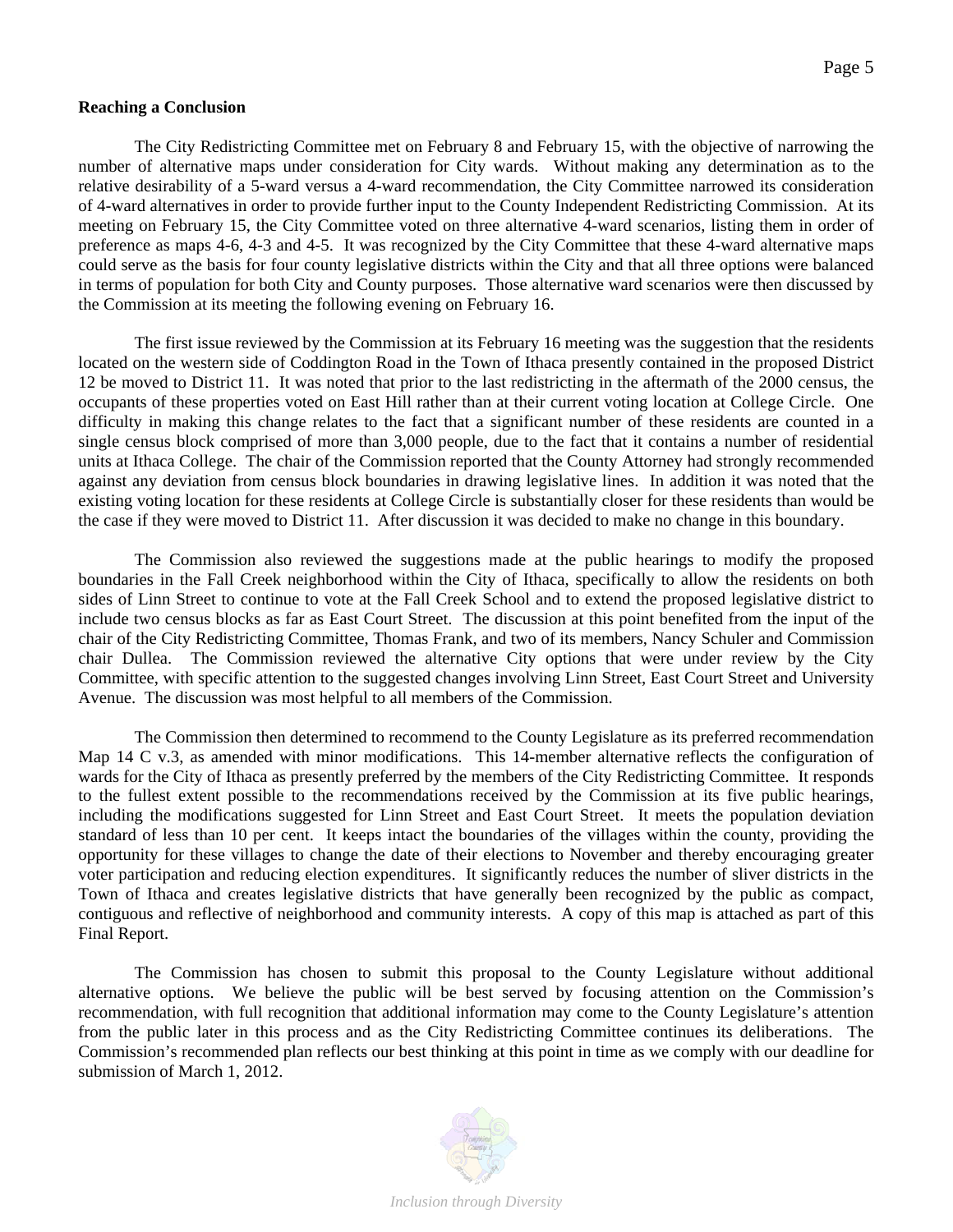## **Recommendations for the Future**

 We should point out that there are a number of recommendations we would make for further consideration when the County Legislature next undertakes this process after the 2020 census:

Actions for the Next Round of Redistricting

- 1. Continue to appoint an independent, bipartisan commission to undertake the difficult responsibility of legislative redistricting.
- 2. Adopt a detailed charge to the commission which sets forth the principal constitutional, statutory and policy considerations for the commission's deliberations, along with a deadline for the submission of the commission's report.
- 3. Make available to the commission the important perspectives of the County Attorney and the Board of Elections.
- 4. Provide the commission with adequate professional, administrative and budgetary support to carry out its responsibilities.
- 5. Encourage the use of public hearings, web sites and media releases to underscore the importance of transparency in commission proceedings.

Actions for the Immediate Years Ahead

- 6. Continue to develop a collaborative approach including all municipalities in response to the future Local Update of Census Addresses (LUCA) Program to ensure accuracy of addresses in Tompkins County.
- 7. Work with appropriate census officials in the intervening years prior to the next federal census in 2020 to reduce the population size of several existing census blocks that currently make the challenge of redistricting significantly more difficult than necessary.
- 8. Request census officials to reduce the number of census blocks that now effectively split neighborhoods due to the use of the middle of a street as a census block boundary, recognizing that this will not be possible in all situations.

We conclude this Report by thanking the members of the County Legislature for their support throughout this process. The independence of this Commission has been scrupulously respected. At no time has any member of the County Legislature sought to intervene in the Commission's deliberations for partisan or personal advantage. We believe this record sets a standard that other local governments and state legislatures should emulate.

Thank you for your continuing attention to these matters.

Members of the Commission Henrik N. Dullea, Chair, City of Ithaca Linda R. Duttweiler, Town of Ithaca John C. Gutenberger, Town of Lansing Michael R. Hattery, Town/Village of Dryden Margaret Hobbie, City of Ithaca Daniel D. Konowalow, Town of Lansing Eric Lerner, City of Ithaca Sarah Reistetter-Akiri, Vice-Chair, Town of Ithaca Jeffrey B. True, Town/Village of Lansing

Commission Staff Karen Fuller, Deputy Clerk of the Legislature Greg Potter, Director of Information Technology Svetla Borovska, GIS Technician